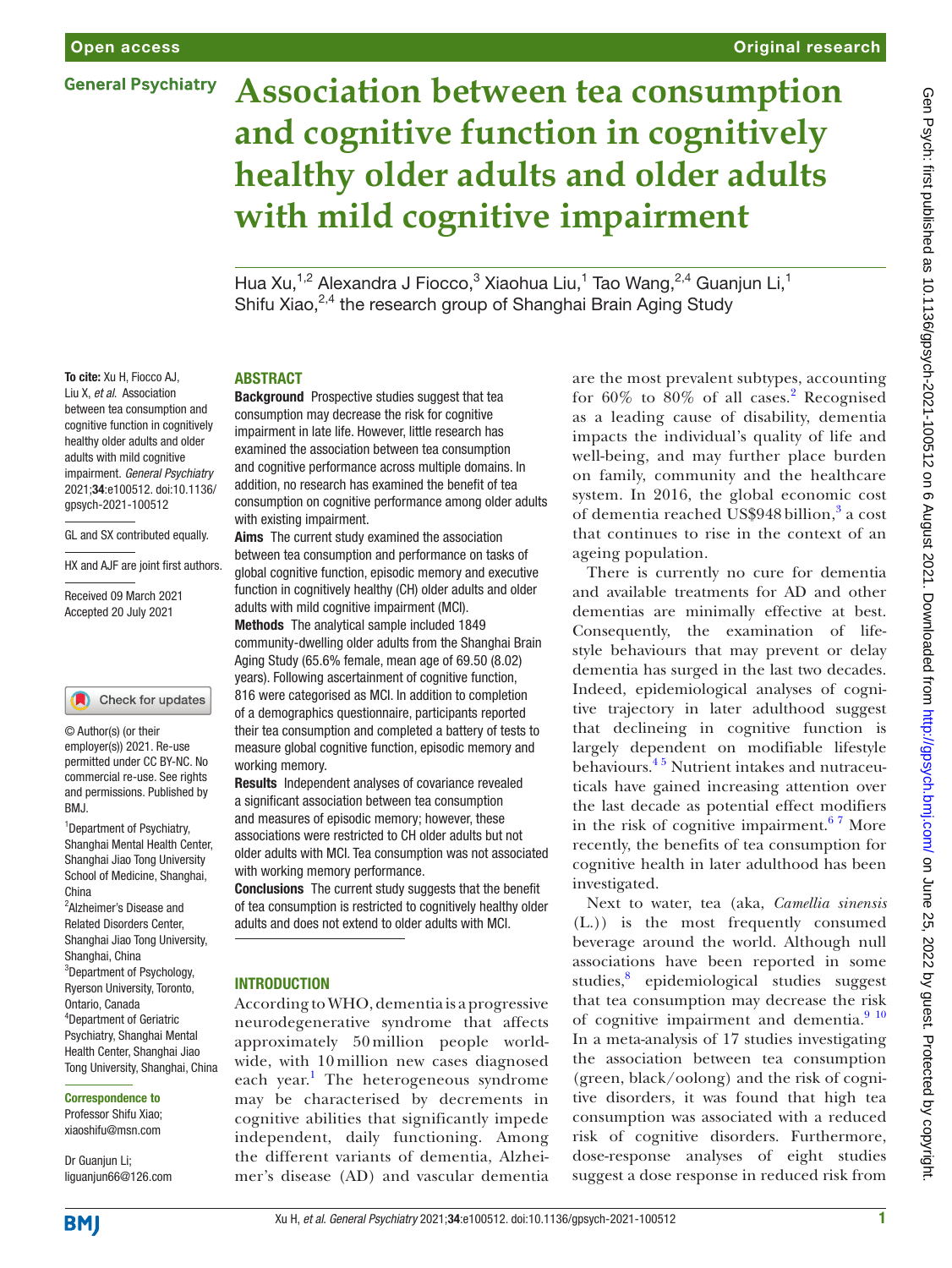$100 \text{ mL/day}$  (6% reduced risk) to  $300 \text{ mL/day}$  (19%) reduced risk), and 500mL/day (29% reduced risk) of tea consumption. $\frac{11}{11}$  $\frac{11}{11}$  $\frac{11}{11}$ 

Although the exact mechanism remains elusive, multiple bioactive components of tea that may modulate neuronal function have been identified. Tea polyphenols, especially epigallocatechin gallate, have been shown to hold anti-oxidative, anti-inflammatory and neuroprotective properties. Furthermore, theanine has been shown to impart neuroprotective effects through its regulatory effects on glutamate, which is vital for learning and memory. A third bioactive component, notably found in black tea, are theaflavins. Theaflavins have been shown to offer neuroprotective effects through its antioxidant and anti-apoptosis properties.[12](#page-6-8) Accordingly, tea consumption may protect cognitive processes in late life through various mechanisms of action.

To date, studies examining the benefit of tea consumption on brain health have focused on the prediction of cognitive impairment; however, few studies have examined the association between tea consumption and the performance on specific tasks of cognitive function. In a sample of 712 non-demented Chinese participants aged 55 or older, it was found that tea consumers performed better on tasks of memory and executive function, relative to non-consumers.<sup>13</sup> However, this study excluded persons who displayed cognitive impairment and were indexed by a score of <24 on the Mini-mental State Exam-ination.<sup>[13](#page-6-9)</sup> As such, the relationship between tea consumption and cognitive performance among older adults with cognitive impairment is unknown.

The objective of this study was to investigate the association between tea consumption and cognitive performance among cognitively healthy (CH) older adults and older adults with mild cognitive impairment (MCI). Based on previous research, it was hypothesised that tea consumption would associate with better performance on cognitive tasks of episodic memory and working memory. It was also hypothesised that this association would be observed among older adults with MCI.

## **METHODS**

#### Data source and the participants

The analytical sample was derived from Shanghai Brain Aging Study, a prospective cohort study established in July 2016. Data for the current study are restricted to baseline measures, collected between July 2016 and June 2018 across nine community sites in Shanghai. To be included in the study, participants were required to be 55 years of age or older, and to be living in Shanghai. As illustrated in [figure](#page-1-0) 1, a total of 2026 participants were recruited into the study. Participants were deemed ineligible if they presented with factors that would prevent completion of the cognitive testing protocol, including impairments in vision, hearing and illiteracy. For the current analytical sample, 177 participants were removed due to missing cognitive assessments or diagnosis, gender or age, and/ or tea consumption data, which resulted in a total sample of 1849 participants.

#### Ascertainment of cognitive status

Cognitive status was determined by a comprehensive assessment which included a medical history review, a physical examination, cognitive assessment (normed reference scores by sex and education level), self-reported daily activities of living and neuroimaging biomarkers. MCI was diagnosed according to the core diagnostic criteria of the National Institute on Aging and the Alzheimer's Association<sup>14</sup>: (1) concern regarding a change in cognition provided by the participant, the participant's informant or a clinician; (2) objective evidence of impairment in one or more cognitive domains, including memory; (3) preservation of independence in functional abilities; (4) not demented. A total of 816 participants met the criteria for MCI.

#### Cognitive performance

Participants completed the Montreal Cognitive Assessment (MoCA, a measure of global cognitive function<sup>15</sup>), the Hopkins Vocabulary Learning Test (HVLT, a measure of verbal episodic memory<sup>[16 17](#page-6-12)</sup>) and the Digit Span



<span id="page-1-0"></span>Figure 1 Flowchart of the study.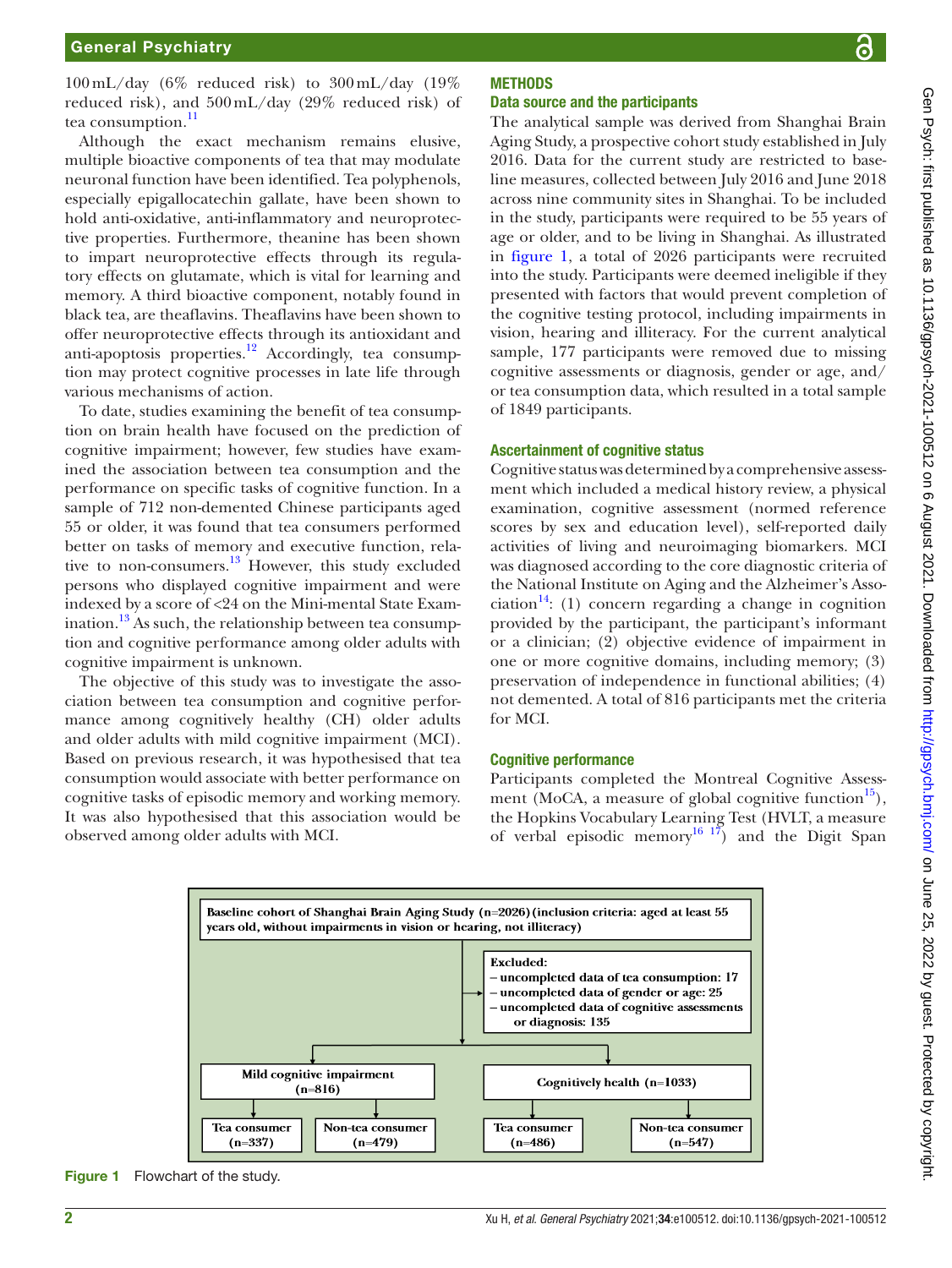Test (DST, a measure of short-term rote memory (DST forward) and working memory (DST backward)).<sup>18</sup> Cognitive assessments were administered by trained psychologists, who received standard training before the study and achieved the same evaluation level.

#### Tea consumption and potential study covariates

Being a tea drinker (vs non-tea drinker) was operationalised as drinking tea (green, oolong or black) more than three times a week, for at least 6months. Participants also responded to questions pertaining to demographic characteristics (age, sex, years of education), medical history (diagnosed hypertension, heart disease, hyperlipidemia), smoking history (defined as currently smoking or cumulative smoking over 6months at any point during the lifespan) and history of alcohol intake (defined as alcohol consumption of more than 20g/day on average over 6months).

#### Statistical analyses

Data distribution met the assumptions of normality. Betweengroup differences between tea and non-tea consumers were assessed for all demographic and health-related variables for the entire sample (the CH group and the MCI group). Age, sex and education were considered a priori covariates. Other variables with significant differences between tea consumers and non-tea consumers were treated as additional covariates in subsequent analyses (ie, fully adjusted models).

To examine the association between tea consumption and cognitive function, independent analyses of covariance were conducted for each of the cognitive performance scores. Analyses were first conducted for the entire sample and then for each of the cognitive status groups.

All statistical analyses were conducted using IBM SPSS Statistics for Windows, V.23.0. The significance level was set as p<0.05 for two-tailed tests.

### **RESULTS**

#### Participant characteristics by cognitive status

Within a sample of 1849 participants, 1033 were categorised as CH and 816 were categorised as MCI. Of the study sample, 65.6% was female, with a mean age of 69.50 (8.02) years. As expected, compared with the CH group, the MCI group was significantly older (70.25 (8.48) years vs 68.90 (7.60) years, t=3.567, p<0.001), reported fewer years of education (9.65 (4.04) years vs 11.12 (3.37) years, t=−8.350, p<0.001) and were less likely to be tea consumers (41.3% vs 47.1%,  $\chi^2$ =6.099, p=0.014). Groups did not differ with respect to sex, smoking or alcohol history (p value ranged from 0.081 to 0.794). Compared with CH participants, MCI participants were more likely to report a history of heart disease (22.9% vs 17.2%,  $\chi^2$ =7.967, p=0.005) and were less likely to report a history of hyperlipemia (37.6% vs 45.0%,  $\chi^2 = 8.572$ , p=0.003). Groups did not differ for self-reported hypertension or diabetes (p value ranged from 0.114 to 0.136). As expected, the MCI group performed more poorly on all cognitive tests compared with the CH group [\(table](#page-2-0) 1).

#### Participant characteristics by tea consumption

Of the 823 participants who were labelled as tea consumers, as displayed in [table](#page-3-0) 2, tea drinkers were more likely to be male, to report more years of education, and to report

<span id="page-2-0"></span>

| Demographic and cognitive function of the participants<br>Table 1 |              |              |               |            |  |  |  |
|-------------------------------------------------------------------|--------------|--------------|---------------|------------|--|--|--|
| <b>Characteristics</b>                                            | $MCI(n=816)$ | CH (n=1033)  | t or $\chi^2$ | P value    |  |  |  |
| Age (years), mean (SD)                                            | 70.25 (8.48) | 68.90 (7.60) | 3.567         | $< 0.001*$ |  |  |  |
| Female (%)                                                        | 67.8         | 63.9         | 3.038         | 0.081      |  |  |  |
| Education (years), mean (SD)                                      | 9.65(4.04)   | 11.12(3.37)  | $-8.350$      | $< 0.001*$ |  |  |  |
| Tea consumption (%)                                               | 41.3         | 47.1         | 6.099         | $0.014*$   |  |  |  |
| Smoking history (%)                                               | 16.9         | 16.5         | 0.068         | 0.794      |  |  |  |
| Drinking history (%)                                              | 13.6         | 15.2         | 0.936         | 0.333      |  |  |  |
| Eating fish (%)                                                   | 95.8         | 96.3         | 0.561         | 0.454      |  |  |  |
| Hypertension history (%)                                          | 70.2         | 66.5         | 2.499         | 0.114      |  |  |  |
| Diabetes mellitus history (%)                                     | 30.3         | 26.9         | 2.226         | 0.136      |  |  |  |
| Heart disease history (%)                                         | 22.9         | 17.2         | 7.967         | $0.005*$   |  |  |  |
| Hyperlipemia history (%)                                          | 37.6         | 45.0         | 8.572         | $0.003*$   |  |  |  |
| MoCA, mean (SD)                                                   | 18.53 (4.25) | 24.45 (3.01) | $-33.645$     | $< 0.001*$ |  |  |  |
| HVLT total, mean (SD)                                             | 13.71 (4.69) | 18.28 (4.68) | $-20.821$     | $< 0.001*$ |  |  |  |
| HVLT recall, mean (SD)                                            | 5.94(2.56)   | 6.33(2.48)   | $-20.28$      | $< 0.001*$ |  |  |  |
| DST forward, mean (SD)                                            | 7.28(2.64)   | 9.02(2.40)   | $-14.633$     | $< 0.001*$ |  |  |  |
| DST backward, mean (SD)                                           | 4.47 (1.90)  | 5.82(2.11)   | $-14.296$     | $< 0.001*$ |  |  |  |

#### $*$ p<0.05.

CH, cognitively healthy; DST, Digit Span Test; HVLT, Hopkins Verbal Learning Test; MCI, mild cognitive impairment; MoCA, Montreal Cognitive **Assessment**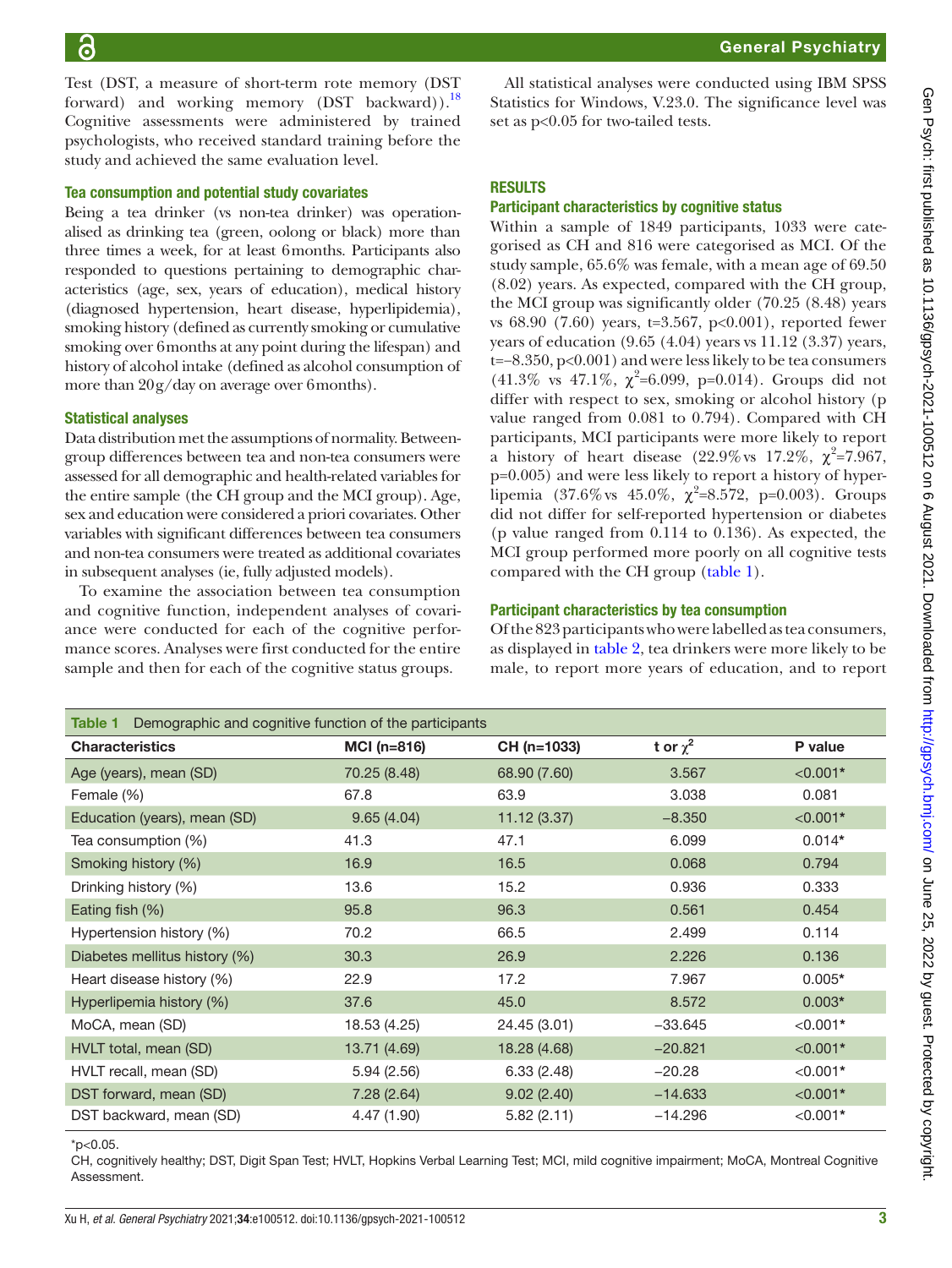|                                                                                       | Total sample |                     |              |                | 공            |                     |               |           | <b>SI</b>    |                     |               |           |
|---------------------------------------------------------------------------------------|--------------|---------------------|--------------|----------------|--------------|---------------------|---------------|-----------|--------------|---------------------|---------------|-----------|
| <b>Characteristics</b>                                                                | Tea consumer | consumer<br>Non-tea | For $\chi^2$ | <b>P</b> value | Tea consumer | consumer<br>Non-tea | F or $\chi^2$ | P value   | Tea consumer | consumer<br>Non-tea | F or $\chi^2$ | P value   |
| Demographic                                                                           |              |                     |              |                |              |                     |               |           |              |                     |               |           |
| Age (years), mean (SD)                                                                | 69.12 (7.78) | 69.81 (8.21)        | 3.36         | 0.067          | 68.55 (7.35) | 69.21 (7.81)        | 1.97          | 0.161     | 69.93 (8.30) | 70.48 (8.60)        | 0.82          | 0.366     |
| Sex (% female)                                                                        | 52.49        | 76.12               | 113.00       | $-0.001*$      | 51.85        | 74.59               | 57.67         | $0.001*$  | 53.41        | 77.87               | 54.18         | $-0.001*$ |
| Education (years), mean<br>(GD)                                                       | 11.10(3.50)  | 9.96 (3.86)         | 43.47        | $< 0.001*$     | 11.62 (3.07) | 10.67 (3.55)        | 20.80         | $&0.001*$ | 10.36 (3.92) | 9.15(4.04)          | 18.19         | $&0.001*$ |
| Health                                                                                |              |                     |              |                |              |                     |               |           |              |                     |               |           |
| Smoking history (%)                                                                   | 26.85        | 8.47                | 111.05       | $-0.001*$      | 25.51        | 8.41                | 54.76         | $0.001*$  | 28.78        | 8.56                | 57.58         | $-0.001*$ |
| Drinking history (%)                                                                  | 23.09        | 7.60                | 88.34        | $-0.001*$      | 23.46        | 7.86                | 48.57         | $0.001*$  | 22.55        | 7.31                | 39.12         | $0.001*$  |
| Hypertension history (%)                                                              | 68.13        | 68.28               | 0.004        | 0.957          | 64.65        | 68.25               | 1.24          | 0.277     | 73.04        | 68.31               | 1.86          | 0.185     |
| Diabetes mellitus history (%) 27.30                                                   |              | 29.43               | 0.87         | 0.369          | 25.84        | 27.92               | 0.46          | 0.536     | 29.35        | 30.98               | 0.22          | 0.680     |
| Heart disease history (%)                                                             | 17.62        | 21.57               | 3.77         | $0.055*$       | 13.69        | 20.46               | 6.79          | $0.010*$  | 23.18        | 22.73               | 0.02          | 0.928     |
| Hyperlipidemia history (%)                                                            | 41.30        | 41.91               |              | 0.837          | 45.78        | 44.19               | 0.22          | 0.680     | 34.93        | 39.52               | 1.55          | 0.238     |
| Cognitive function                                                                    |              |                     |              |                |              |                     |               |           |              |                     |               |           |
| MoCA, mean (SD)                                                                       | 22.36 (4.34) | 21.41 (4.85)        | 19.30        | $< 0.001*$     | 24.70 (2.84) | 24.22 (3.14)        | 6.47          | $0.011*$  | 19.00 (3.90) | 18.21 (4.45)        | 6.86          | $0.009*$  |
| HVLT total, mean (SD)                                                                 | 16.82 (5.29) | 15.81 (5.09)        | 17.40        | $10001*$       | 18.74 (4.83) | 17.87 (4.50)        | 9.06          | $0.003*$  | 14.06 (4.67) | 13.47 (4.69)        | 3.16          | 0.076     |
| HVLT recall, mean (SD)                                                                | 5.51 (2.85)  | 5.08 (2.70)         | 10.70        | $<0.001*$      | 6.55(2.49)   | 6.13(2.46)          | 7.17          | $0.008*$  | 4.01 (2.68)  | 3.88(2.47)          | 0.51          | 0.476     |
| DST backward, mean (SD)                                                               | 5.40 (2.19)  | 5.08 (2.07)         | 10.29        | $0.001*$       | 5.96 (2.20)  | 5.70 (2.03)         | 4.12          | $0.043*$  | 4.60 (1.91)  | 4.38 (1.88)         | 2.46          | 0.117     |
| DST forward, mean (SD)                                                                | 8.50 (2.55)  | 8.05(2.71)          | 12.81        | $-0.001*$      | 9.19(2.27)   | 8.87 (2.50)         | 4.74          | $0.030*$  | 7.50 (2.60)  | 7.13 (2.66)         | 3.92          | $0.048*$  |
| *D<0.05.<br>CHI qoralilinch bookku: DCT Disit Coop Tott LN/T Llockies Voodbulger Lock |              |                     |              |                |              |                     |               |           |              |                     |               |           |

<span id="page-3-0"></span>CH, cognitively healthy; DST, Digit Span Test; HVLT, Hopkins Vocabulary Learning Test; MCI, mild cognitive impairment; MoCA, Montreal Cognitive Assessment. ğ noc<br>c 3 HVLI. —<br>⊕ bar niĝir  $\frac{1}{2}$ ieaitny;  $\frac{1}{2}$ É CH, coar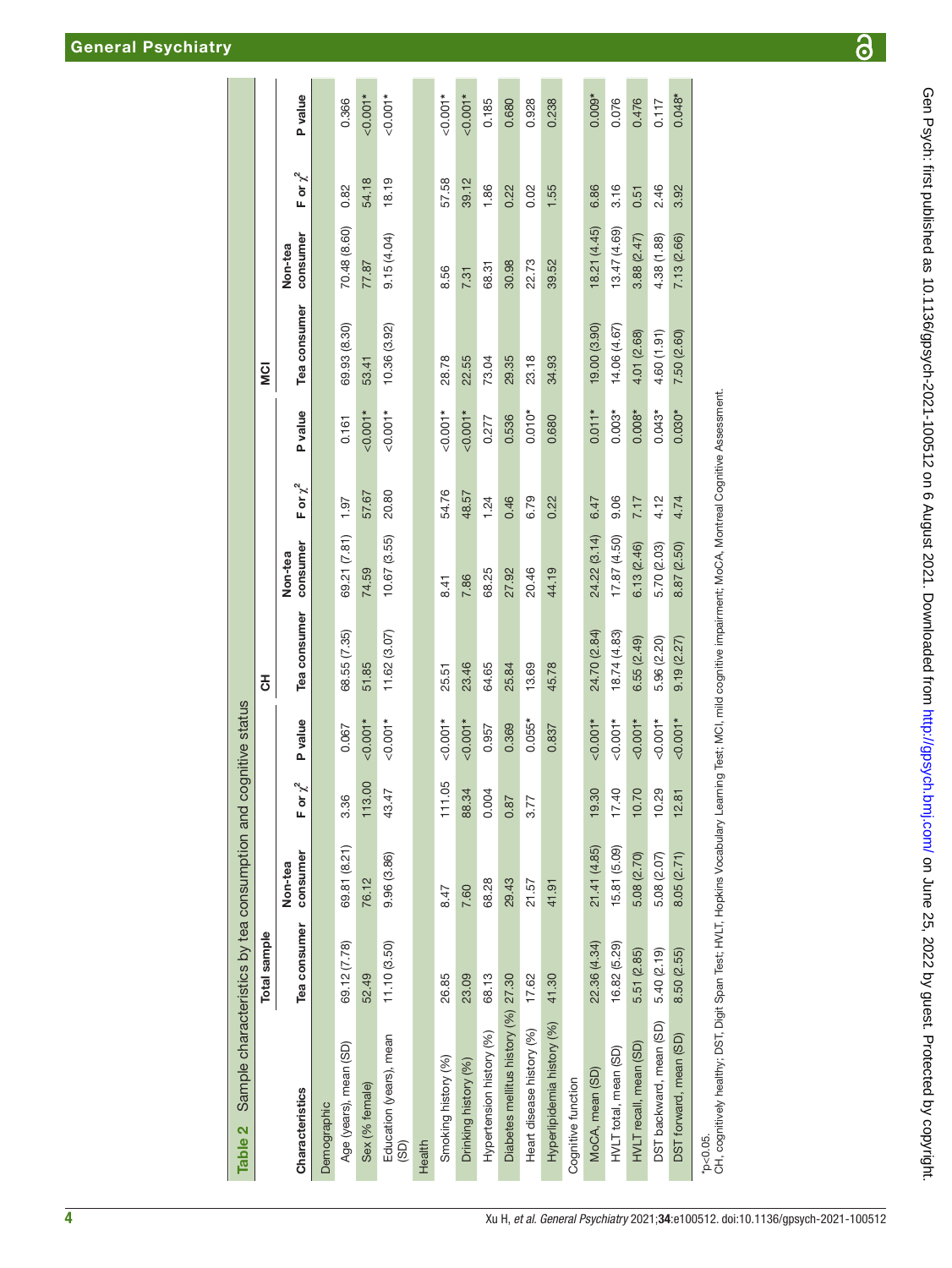<span id="page-4-0"></span>

| Table 3             | Analyses of covariance examining the association between tea consumption and cognitive function |                                     |          |                                |                             |          |
|---------------------|-------------------------------------------------------------------------------------------------|-------------------------------------|----------|--------------------------------|-----------------------------|----------|
|                     | <b>Adjusted</b><br>model                                                                        |                                     |          | <b>Fully adjusted</b><br>model |                             |          |
|                     | F                                                                                               | $\overline{\mathbf{2}}$<br>$\eta_p$ | P value  | F                              | $\overline{\eta_{\rm p}}^2$ | P value  |
| <b>Total sample</b> |                                                                                                 |                                     |          |                                |                             |          |
| MoCA                | 0.27                                                                                            | 0.000                               | 0.601    | 0.45                           | 0.000                       | 0.501    |
| <b>HVLT</b> total   | 10.65                                                                                           | 0.006                               | $0.001*$ | 11.52                          | 0.007                       | $0.001*$ |
| <b>HVLT</b> delay   | 4.36                                                                                            | 0.002                               | $0.037*$ | 4.45                           | 0.003                       | $0.035*$ |
| <b>DST</b> forward  | 3.26                                                                                            | 0.002                               | 0.071    | 4.65                           | 0.003                       | $0.031*$ |
| <b>DST</b> backward | 0.71                                                                                            | 0.000                               | 0.398    | 0.16                           | 0.000                       | 0.693    |
| <b>CH</b>           |                                                                                                 |                                     |          |                                |                             |          |
| MoCA                | 0.11                                                                                            | 0.000                               | 0.744    | 0.08                           | 0.000                       | 0.617    |
| <b>HVLT</b> total   | 10.51                                                                                           | 0.010                               | $0.001*$ | 10.32                          | 0.012                       | $0.001*$ |
| <b>HVLT</b> delay   | 6.39                                                                                            | 0.006                               | $0.012*$ | 5.17                           | 0.006                       | $0.023*$ |
| <b>DST</b> forward  | 3.10                                                                                            | 0.003                               | 0.078    | 4.47                           | 0.005                       | $0.035*$ |
| <b>DST</b> backward | 0.40                                                                                            | 0.000                               | 0.529    | 0.88                           | 0.001                       | 0.350    |
| <b>MCI</b>          |                                                                                                 |                                     |          |                                |                             |          |
| MoCA                | 0.18                                                                                            | 0.000                               | 0.669    | 0.31                           | 0.000                       | 0.577    |
| <b>HVLT</b> total   | 0.95                                                                                            | 0.001                               | 0.330    | 1.07                           | 0.001                       | 0.302    |
| <b>HVLT</b> delay   | 0.01                                                                                            | 0.000                               | 0.928    | 0.07                           | 0.000                       | 0.739    |
| <b>DST</b> forward  | 0.21                                                                                            | 0.000                               | 0.648    | 0.04                           | 0.000                       | 0.840    |
| <b>DST</b> backward | 0.02                                                                                            | 0.000                               | 0.883    | 0.24                           | 0.000                       | 0.623    |

Adjusted model: adjusted for age, sex and education; fully adjusted model: additional adjustment for smoking and drinking history; heart disease also controlled for entire sample and healthy controls.

 $*n < 0.05$ .

CH, cognitively healthy; DST, Digit Span Test; HVLT, Hopkins Vocabulary Learning Test; MCI, mild cognitive impairment; MoCA, Montreal Cognitive Assessment;  $\eta_{\text{p}}^2$ , partial eta square estimate.

a history of smoking and alcohol intake. These betweengroup differences were found in the entire sample and in each of the cognitive status groups. Self-reported heart disease was more common among non-tea drinkers, relative to tea drinkers; however, this difference was restricted to the CH group. Scores of cognitive tests were generally higher among tea drinkers relative to non-tea drinkers ([table](#page-3-0) 2).

## Association between tea consumption and cognitive function within the entire sample

Controlling for age, sex and education, analyses of covariance (ANCOVAs) revealed a statistically significant association between tea consumption and HVLT total (F(1, 1844)=10.65, p=0.001,  $\eta_p^2$ =0.006) and delayed recall score  $(F(1, 1841)=4.36, p=0.037, \eta_p^2=0.002)$  within the entire sample. The results did not change in the fully adjusted model for HVLT total or delayed recall score. The association between tea consumption and DST forward was trending in the initial adjusted model  $(F(1, 1841)=3.26$ , p=0.071,  $\eta_p^2$ =0.002) and reached statistical significance in the fully adjusted model (F(1, 1540)=4.65, p=0.031,  $\eta_p^2$ =0.003). No significant associations were found for performance on the MoCA or DST backward ([table](#page-4-0) 3).

## Association between tea consumption and cognitive function by cognitive status

Controlling for age, sex and education, ANCOVAs revealed significant associations between tea consumption and HVLT total (F(1, 1028)=10.51, p=0.001,  $\eta_p^2$ =0.01) and delayed recall score (F(1, 1026)=6.39,  $p=0.012$ ,  $\eta_p^2=0.006$ ) within the CH group, but not the MCI group (p=0.330and p=0.928, respectively). The findings did not significantly change in the fully adjusted models. The association between tea consumption and DST forward was trending in the initial adjusted model for the CH group (F(1, 1026)=3.10, p=0.078,  $\eta_p^2$ =0.003), and reached statistical significance in the fully adjusted model (F(1, 1026)=4.47, p=0.035,  $\eta_p^2$ =0.005). No additional associations were found in the CH group or the MCI group [\(table](#page-4-0) 3)

## **DISCUSSION**

## Main findings

A body of research suggests that tea consumption is a modifiable lifestyle behaviour that may decrease the risk of cognitive impairment and dementia in later adulthood. Few studies have examined the benefit of tea consumption on specific domains of cognitive function and there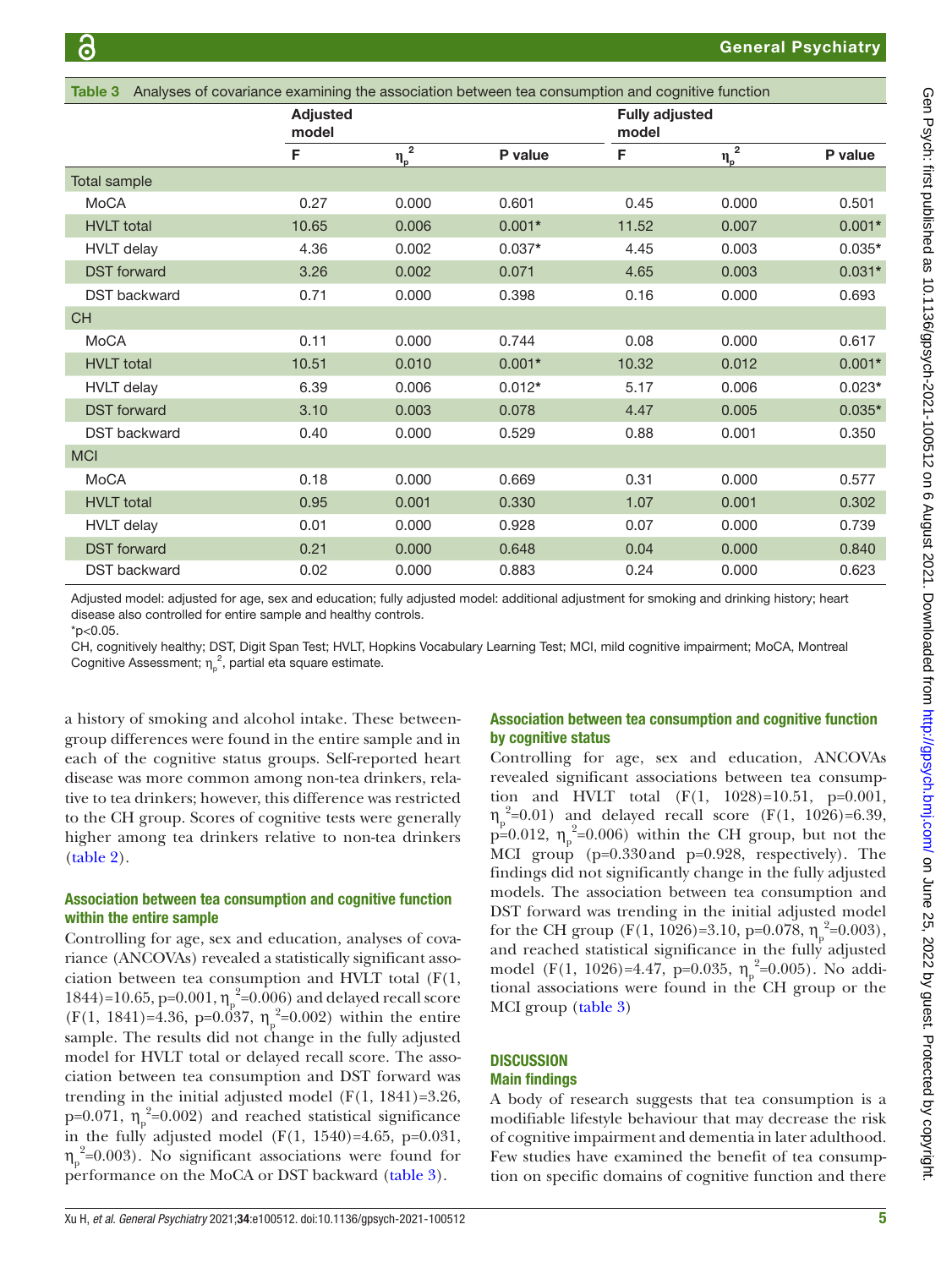#### General Psychiatry

is a paucity of research that has examined the relative benefit of tea consumption on cognitive performance among cognitively healthy and cognitively impaired older adults. The current study addressed this gap in knowledge by examining the relative benefit of tea consumption for cognitive function in healthy non-demented older adults and older adults with MCI.

The current study suggests that the benefit of tea consumption is relatively small, and that this benefit is restricted to cognitively healthy older adults, and does not extend to older adults with MCI. This finding is novel because it is the first study to examine the association between tea consumption and cognitive performance in cognitively healthy and cognitively impaired older adults separately. These results further call to question the benefits of tea consumption once cognitive impairment is expressed through standardised neurocognitive testing. However, it is also important to recognise that MCI participants were less likely to be tea consumers relative to the cognitively healthy group.

Similar to findings reported by Feng *et al*,<sup>[13](#page-6-9)</sup> tea consumption among cognitively healthy older adults was associated with better performance on tasks of episodic memory (HVLT) and short-term memory (DST forward). However, in contrast to Feng *et al*, [13](#page-6-9) no significant relationship was observed for executive functioning (DST backward) or global cognitive function (MoCA). Conflicting findings may be attributed to the age of the analytical sample, with the current sample being older (on average 69 years of age relative to 64 years of age). Conflicting results may also be attributed to the discrepancy in categorisation of tea consumption. Rather than dichotomising non-tea consumers and tea consumers (ie, consumption of three or more cups of tea per day), Feng *et al*<sup>13</sup> created an ordinal variable according to frequency of tea drinking, with three or more cups per day as the maximum consumption. Despite differences in statistically significant associations, both studies reported a small effect of tea consumption on tests of memory. Although Feng  $et \t a<sup>13</sup>$  $et \t a<sup>13</sup>$  $et \t a<sup>13</sup>$  speculated that the small effect was due to sample characteristics, namely that the sample was high functioning, the current study does not support this conclusion.

The current results suggest that tests of short and delayed verbal memory, which are hippocampal dependent, are more sensitive to the benefits of tea consumption. Within the current study, it is plausible that the association between tea consumption and tests of memory were not significant as the hippocampus is a primary structure that is compromised in persons with MCI and dementia.<sup>[19](#page-6-14)</sup> While a research has shown that tea consumption can delay the onset of MCI and dementia, $^{11}$  it may be surmised that once neural pathology is present, the benefit of tea consumption is void. Indeed, in a placebo-controlled study by Ide *et al*, [20](#page-6-15) 12 months of green tea consumption (relative to placebo powder) failed to improve cognitive function among older adults with cognitive impairment, despite improvements in biomarkers of oxidative stress.

While in healthy older adults, a placebo-controlled study by Lianghui *et al*<sup>21</sup> showed that treatment with Shentai Tea Polyphenol (Jendari) capsules over a 90-day period improved memory, language and executive function, relative to controls.

The current study contributes to the growing body of literature that examines the benefits of tea consumption on cognitive health in late life by examining this association in cognitively healthy and cognitively impaired older adults.

#### Limitations

Results from this study must be considered in light of several study limitations. The first limitation pertains to quantifying tea consumption and the type of tea consumed. A dichotomous measurement was used, with tea consumption defined as persons who consumed three or more cups of tea per day over the last 6months. Unfortunately, this study did not quantify intake in millilitres per day of tea or strength of the brew (ie, dilution). A research suggests that tea consumption may have a dose-response effect, with the greatest benefit observed for  $500 \text{ mL/day}$  of tea consumption.<sup>11</sup> Further, while a majority of participants reported the consumption of green tea (65.81%), approximately 27% consumed a combination of green, black and/or oolong tea, which differed in level of fermentation, and their neuroprotective properties. As such, the neuroprotective mechanisms remain unclear. The second study limitation pertains to the cross-sectional evaluation, which precludes causal statements in the association between tea consumption and cognitive functioning.

#### Implications

This is the first study to examine the association between tea consumption and cognitive performance on tests of memory and executive function in cognitively healthy and older adults with MCI. Although previous researches suggest that tea consumption may delay the onset of MCI and dementia, the current study findings suggest that the benefit of tea consumption may be negated once pathological impairment exists. These findings further suggest that the relative benefit of tea consumption on cognitive function is small and thus must be considered in combination with other lifestyle behaviours, including dietary pattern intake and physical activity, to ensure optimal cognitive function in late life.

Contributors HX, AJF and XL drafted the manuscript. AJF and HX conducted the statistical analyses. TW and GL were responsible for case diagnosis and data collection. SX oversaw the research study. All authors reviewed the final manuscript.

Funding This work was supported by the Science and Technology Commission of Shanghai Municipality (grant number 18411961500, 19MC1911100), Shanghai Health Committee (grant number 202040366), the Shanghai Mental Health Center (grant number 2017-YJ-12, CRC2017ZD02), Shanghai Jiao Tong University School of Medicine (15ZH4010), Shanghai Brain Health Foundation (SHBHF2016001) and Shanghai Jiao Tong University School of Medicine and Institute of Neuroscience, Chinese Academy of Sciences (2015NKX003).

Competing interests None declared.